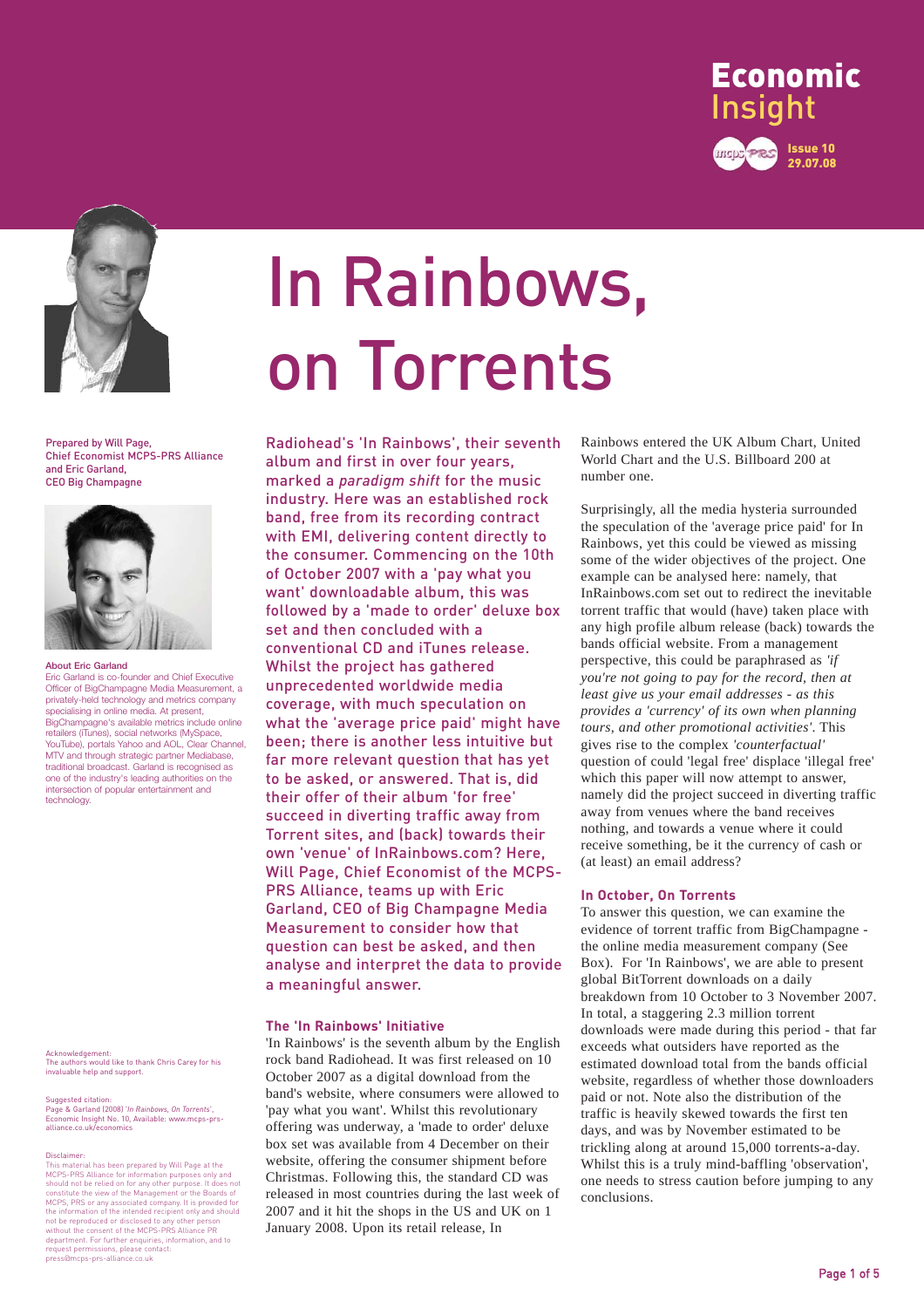

## **In Rainbows Daily Torrent Downloads: October 2007**

#### **About Big Champagne**

Big Champagne is a US-based Online Media Measurement company specialising originally in peer-to-peer (P2P) networks, but today provides a nexus for intelligence about media consumption. The BigChampagne Media Measurement BitTorrent monitoring system is comprised of the following: Building a database of active torrents; Creating and maintaining title/metadata databases; Matching the torrent records to the titles/metadata in the databases; Around the clock scraping of seeders and leechers for torrents; Collecting file sizes; Participating directly in relevant swarms; Monitoring downloads directly, performing geographic analysis and more; Reporting and analysing activity at the title (aggregate) level and the individual torrent level for albums, movies, TV shows, etc.; Additionally reporting and analysing activity at the season and episode level for TV. Recently, the company was featured in the 'leaders' section of *The Economist* ("Look for the Silver Lining", July 19th 2008) with the apt subheading 'Piracy is a bad thing. But sometimes companies can use it to their advantage'. More info: www.bigchampagne.com

The reader would be justified in asking 'why should I be cautious' about drawing conclusions from such an observation when the torrent traffic is so staggeringly high? Surely, one might argue, with so many people opting for 'illegal free' as opposed to 'legal free', the project failed and the case is closed, no? Well, working out what all this means involves some painful *counterfactual* logic - albeit with full knowledge that the thought process will not result in a definite answer. For example, one could ask: was the Torrent activity for 'In Rainbows' more-or-less than (i) previous Radiohead releases, and given the fact its been four years since the last release (ii) more or less than other similar major rock band releases in the present day. That is to say, working out what defines a 'hit' on the torrents, (and deciphering torrent genres, and the influence of legal promotional campaigns), is not a straightforward exercise.

Similarly, whilst we must not forget the textbook *stimulus* versus *substitution* effects: where those who consumed for free via the Torrents in October might be *stimulated* into helping send the conventional release to number one in January, whilst there could be those who *substituted* the intention of buying the album in the shops in January for the option of downloading for free in October. In addition, we must also consider the *'search'* effects - where people consume for free because they can't 'find' it legally. This is extremely relevant as there were teething technical problems with the 'In Rainbows' website in the run up to the album launch which

might have made people with little more than 'three clicks' of attention span (many of whom will be fans) opt for a torrent route instead. Finally, we must also consider the *'creative commons'* effect, and ask if any counterfactual analysis is made redundant due to unique circumstances, in that the band *signalled* to the consumer that the album was going to be made downloadable 'for free'. Put another way, there might be consumers out there who had viewed torrent activity as undesirable, up until a band says 'it's free', to which they now feel that it has been legitimised.

The short answer to all of these counterfactual questions is unfortunately blank: we simply don't know. There are too many unknowns, too many variables and - given it's a black market - an understandable lack of evidence to even *generalise* towards an answer. Yet, regardless of the exercise in logic - where one can get tangled up in a labyrinth of those who *might* of done one thing who *could* have otherwise done something else - the simple 'fact' is that on 10 October 2007, almost 400,000 people opted to take the album from Torrents. That's a bloody big number! To help illustrate why, Big Champagne are able to share further evidence, presented in the chart below which offers weekly (not daily) torrent activity for releases by albums from Gnarls Barkley, Panic at the Disco and Portishead. The selection is discretionary to the authors, but designed to resemble 'fans that would have bought In Rainbows, might also (have) bought…' in Amazon'esque fashion.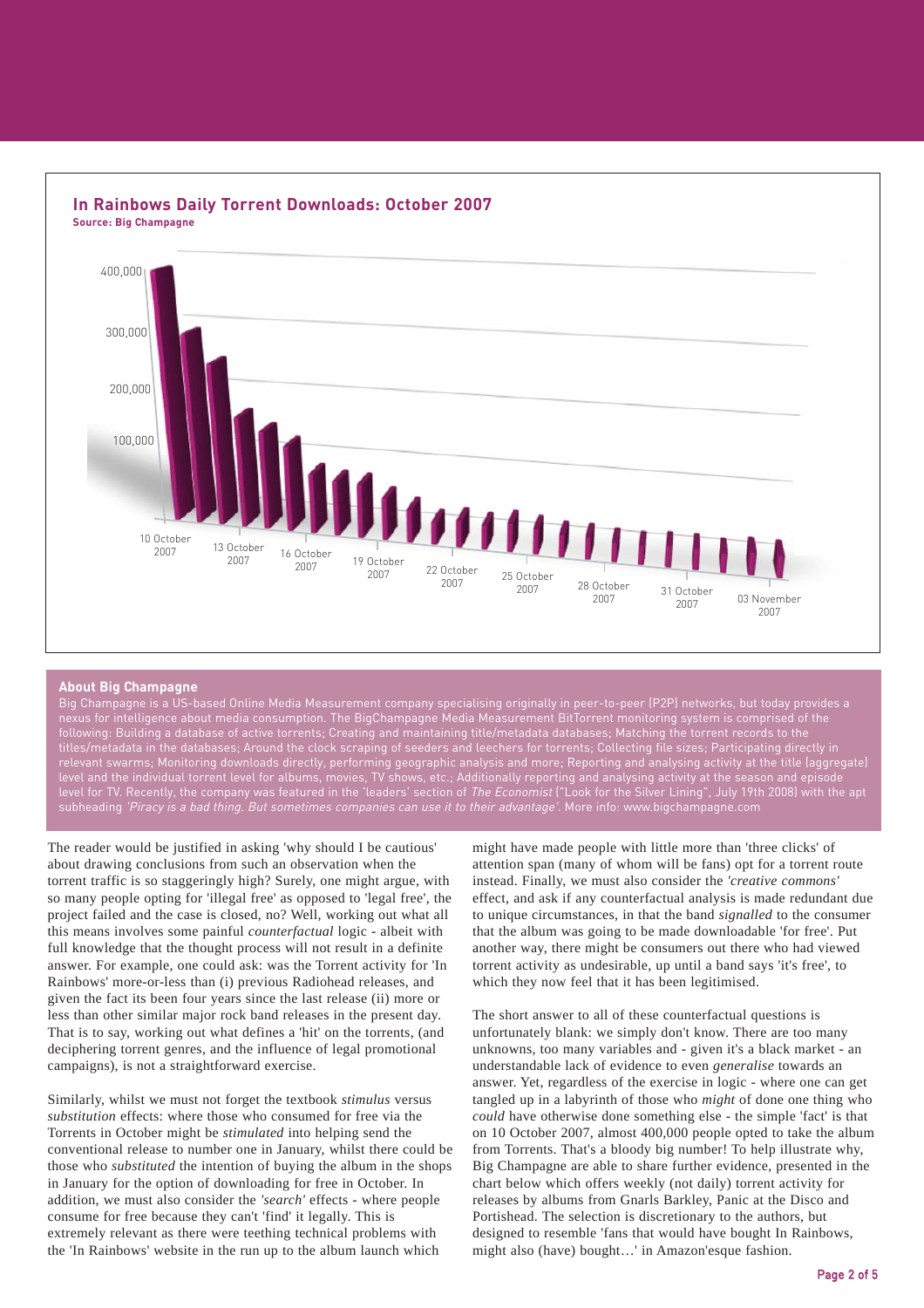

This is what is meant by a bloody big number! For the most popular album, torrent activity peaked at around 150,000 a *week* - let's recall that InRainbows.com data was presented on a *daily* basis. Why was the 'In Rainbows' activity so high, relatively speaking? Well, before proceeding, its worth remembering that the issue of file sharing has been with us for a very long time, ten years to be precise - with the launch of Napster in 1998. [At least one of your authors can testify to this as he was using a similar application at his University in Glasgow soon after]. Hence there is an element of 'lock in' which must be appreciated; you always do what you have always done. Think of it this way: in the same way in which we are locked into QWERTY, a deliberately inefficient layout of a keyboard, suggests that no matter how much technological advancements improve the customer offering, (and there have been many since its launch in 1874, including DVORAK, patented in 1936) we will be using QWERTY for a very long time to come. So, the logic goes, could one view QWERTY and Torrents both as 'venues', places people are 'locked into' going to despite there being more efficient (or more legitimate) options available?

#### **Garland & Page's 'Venue Hypothesis'**

Despite the focus on the significant Torrent activity thus far, one must not be distracted from the fact that the In Rainbows project, and subsequent tour, was a phenomenally popular success. To get to Number One on both sides of the pond, (and on iTunes), after offering the album for free and shipping a considerable number of box sets, tells you a lot about the *popularity* of the album. Similarly, you can tell a lot more about the band's *popularity* on tour when you consider the fact that they added a second date to their sold out performance at Victoria Park, London, bucking a visible trend of rock festivals nearing 'saturation point' with Glastonbury not selling out for the first time in a generation. So, if 'In Rainbows' was popular on the official site, in the shops and on stages around the world, and also on the torrents - then perhaps one should be 'indifferent' to where popularity is derived from?

We offer a *'venue hypothesis'* to help the reader come to their own line of reasoning to explain this observation. In short, when a band leads with a revolutionary 'free offering', but removes the anonymity aspect of the venue by asking for email addresses and to opt out of a monetary transaction, then they'll lose significant traffic and conversions to a place where they can remain anonymous - such as Mininova. We cite a well documented alternative approach, taken by Nine Inch Nails (NIN) to offer balance, as to which of the two 'venues' competed best with the illegal torrent sites. Before we begin to put our 'Venue Hypothesis' to the test, lets be clear: there is no definitive answer to this question, but what we can do is use the theory to provide insight as to the real challenges which writers, performers, publishers, labels, trade bodies and most importantly managers are now facing.

Our venue hypothesis suggests that in addition to succumbing to the intrinsic appeal of free music online, many core music fans worldwide are now making regular, habitual use of file sharing **technologies** like BitTorrent and Gnutella, and specific related web sites (Mininova, The Pirate Bay) and software applications (Azureus, Limewire). We call these 'venues' because they are destinations and, like any retail outlet (iTunes, HMV), they are popular because of their brand reputation, convenient location, superior value proposition and ease of use. Of course it is not popular to point this out - because these 'pirate sites' enable the free (uncompensated) exchange of vast quantities of the world's most popular entertainment content, they are considerably more widelyused than iTunes, HMV, and all other retailers…combined.

It is even less popular to use phrases like 'brand reputation' when talking about the same sites the music industry characterises as shady, fly-by-night, and outright criminal. Make no mistake: The Pirate Bay is a powerful brand with a sterling reputation in the minds of millions of young music fans. Naturally, Torrent sites are highly-trafficked because they boast a nearly limitless selection of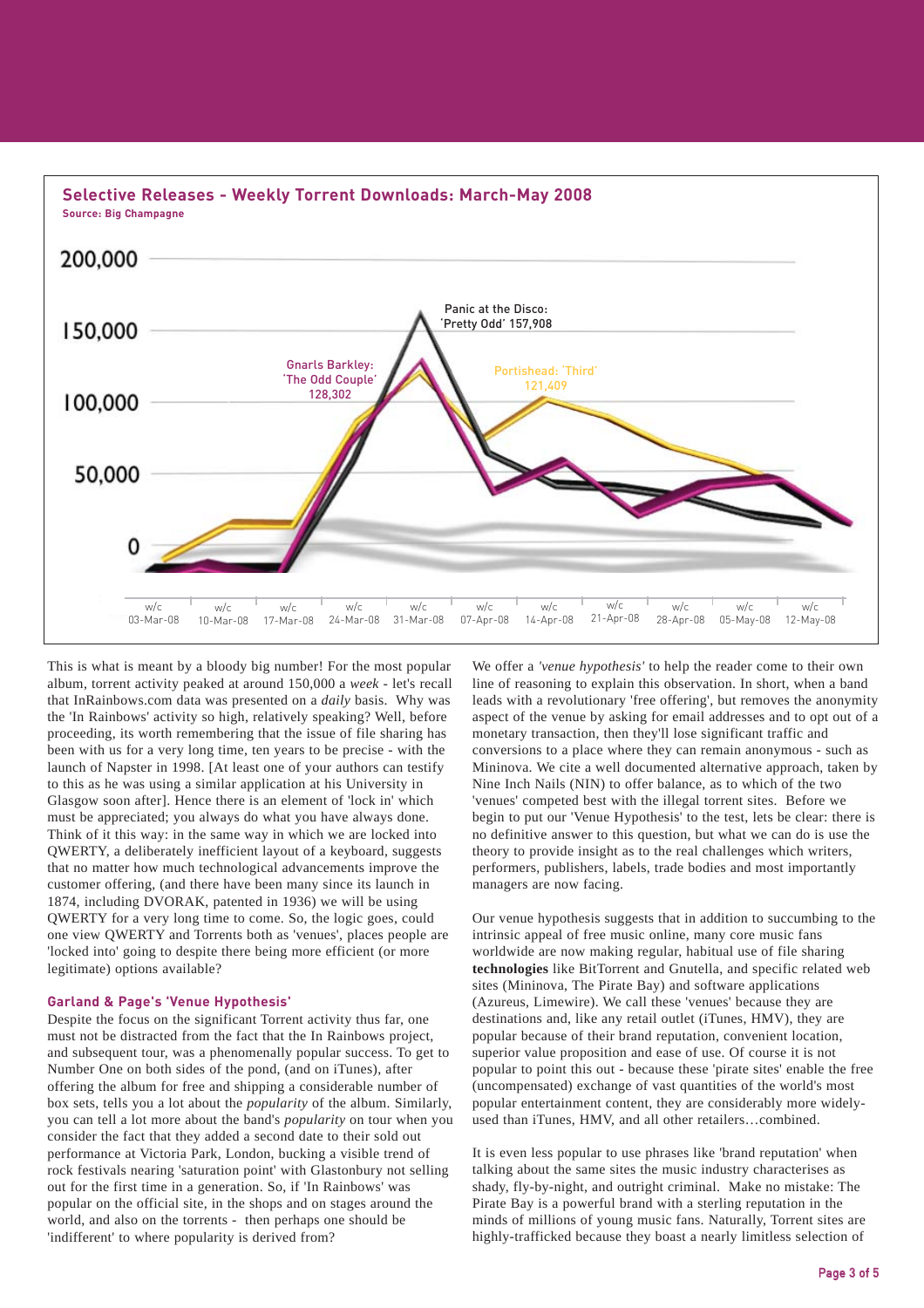high quality, free music. And while it is often suggested that their unauthorised status (and the resulting potential legal risk to users) should serve as an effective deterrent, by the numbers it does not. The volume of unauthorised uploading and downloading is at an all-time high, and rising. In fact, younger (core) music fans may be drawn by the rebellious nature of youth, and the anti-establishment spirit of rogue sites. In other words, an off-limits venue may be even more appealing to that demographic.

For the purposes of this argument we will posit that online piracy thrives not only because of the widespread availability of free, top-tier entertainment, but because the venues themselves are now well-known, well-liked, and habitually used. This sounds a bit like suggesting that 'piracy is popular because it's popular'. In fact, Mininova's cost of retaining customers seems to be lower than iTunes' cost of acquiring them. Put

another way, it is easier to win a customer than to win them *back*. The pirates have most of the customers, but we don't know who they are.

Of course it is easy to understand why one would choose free goods over (relatively) expensive goods. Human nature explains a good bit of the lead that Limewire enjoys over iTunes. The venue hypothesis suggests that *even when the price approaches zero, all other things being equal*, people are more likely to act habitually (say, using The Pirate Bay) than to break their habit (say, visiting www.InRainbows.com). The implication of this 'venue hypothesis' is that if you wish the customer to deviate from his habitual action (and try a new venue), then you must offer him an improved venue, at least in his perception. Let's consider this in the case of two recent very high-profile, precedent setting releases from established artists:

| <b>Category</b>                             | <b>InRainbows.com</b>                                                                                                                         | theslip.nin.com                                                                                                                                                           | <b>Torrent Sites:</b><br>thepiratebay.org, etc.                                                                                                                                 | <b>Superior Venue</b>   |
|---------------------------------------------|-----------------------------------------------------------------------------------------------------------------------------------------------|---------------------------------------------------------------------------------------------------------------------------------------------------------------------------|---------------------------------------------------------------------------------------------------------------------------------------------------------------------------------|-------------------------|
| Awareness of High-<br>Profile Release       | <b>High</b>                                                                                                                                   | <b>High</b>                                                                                                                                                               | <b>High</b>                                                                                                                                                                     | Draw                    |
| <b>Advertising Message</b><br>(Sales Pitch) | Strong. Popular media: "pay-what-<br>you-wish download."                                                                                      | Strongest. Popular media: "FREE,<br>legal download."                                                                                                                      | Strong. Popular media: "always<br>free, but usually illegal."                                                                                                                   | <b>NIN</b>              |
| Existing Site (Venue)<br>Familiarity        | <b>None.</b> New site created for the<br>release.                                                                                             | None, beyond core fans. New sub-<br>site created at NIN.com for the<br>release.                                                                                           | Highest. Mininova.org is currently<br>among the top 50 sites online.                                                                                                            | Torrent sites           |
| Price & Currency                            | <b>Required credit card (strongly</b><br>implied), "tip jar" pricing, currency<br>Pounds sterling                                             |                                                                                                                                                                           | Free, no credit card, currency: N/A. Free, no credit card, currency: N/A.                                                                                                       | Draw: NIN/Torrent sites |
| <b>Attention Costs</b>                      | Complicated mental transaction:<br>the customer must consider the<br>potential value and reason out<br>his price.                             | None. Offered free for the taking.                                                                                                                                        | None (barring any ethical and legal<br>conundrum).                                                                                                                              | <b>NIN</b>              |
| Privacy Costs                               | Higher. Multiple fields required:<br>full name, mobile phone, physical<br>address, valid email.                                               | Lower. Valid email required.                                                                                                                                              | Lowest. Anonymous: no email or<br>other contact information of any<br>kind required, ever.                                                                                      | Torrent sites           |
| Delivery Latency                            | Higher. Download redeemed<br>(much later) through email<br>notification and follow-up visit to<br>the In Rainbows site.                       | Lower. Download redeemed<br>(immediately) through email<br>notification and follow-up visit to<br>the NIN/The Slip site.                                                  | Lower. Torrent download redeemed<br>(immediately) @ favourite torrent<br>site. [Note: third-party Torrent<br>software required to obtain music<br>download as a separate file.] | Draw: NIN/Torrent sites |
| Quality of Product                          | Lower. Only one product offering<br>(160 kbps MP3), no artwork. [Note:<br>torrent sites (falsely) advertised<br>higher quality alternatives.] | Highest. Wide variety of product<br>offerings (MP3/FLAC/M4A/better-<br>than-cd 24/96 WAV), with artwork.<br>[Note: torrent sites could not<br>meaningfully compete here.] | Higher. Reasonable variety of<br>formats and encoding rates (of<br>varying quality) available, but<br>disaggregated. Artwork ultimately<br>available.                           | <b>NIN</b>              |
| Quality of Service                          | Lower. Performance was hindered<br>by teething technical problems.                                                                            | Highest. No known site<br>performance issues.                                                                                                                             | <b>Higher.</b> Some performance issues<br>are inherent in the Torrent<br>architecture: download performance<br>depends on peers.                                                | <b>NIN</b>              |
| Duration of Offer                           | Limited time offer (limited period<br>of availability).                                                                                       | No limits on availability.                                                                                                                                                | No limits on availability.                                                                                                                                                      | Draw: NIN/Torrent sites |